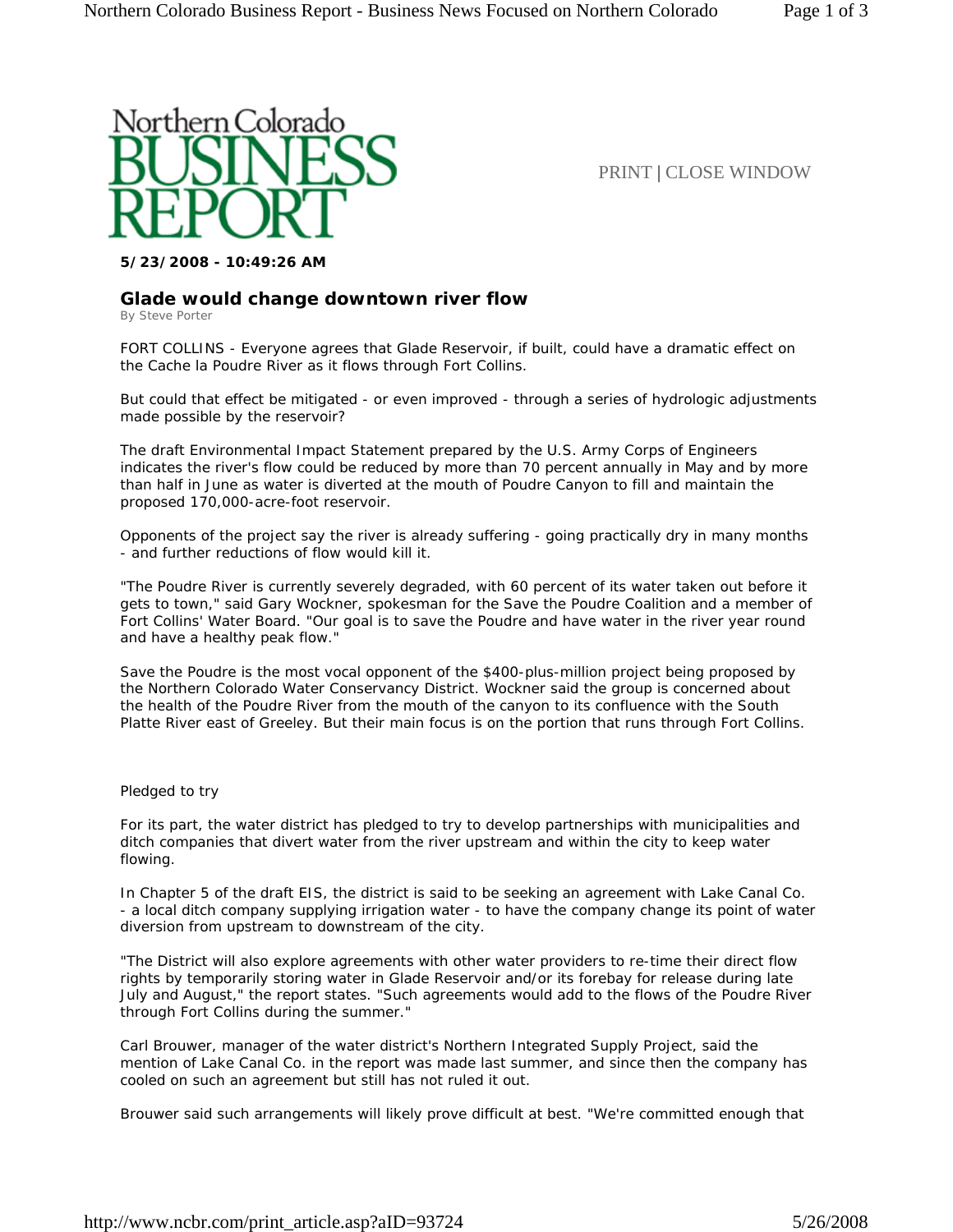it's in the EIS," he said. "It's just not idle talk. But we need to get something that's mutually beneficial to them and us."

Brouwer notes that the Poudre River as it flows above and through Fort Collins is "an amazingly intricate network of irrigation companies and municipalities with all these (water right) priority dates and they're all over the place." But he says the district intends to do its best to find a way to make a constant stream flow in the Poudre work.

"There are ways, we think, with lots of (water) exchanges, that would take cooperation to do," he said. "But we are exploring some of those options as to what if?"

City a major player

One major player in developing such agreements will be the city of Fort Collins itself. While not one of the 15 participants signed up to receive NISP water, the city has a strong interest in maintaining the health of the Poudre, having spent millions in developing bike paths and amenities along the river. It also views the river as an economic engine for future downtown business growth.

John Stokes, Natural Resources Department director, said the city is spending about \$760,000 to study how the NISP proposal would affect it. The results of those studies will be included in comments submitted to the Corps of Engineers at the end of the public comment period, now scheduled for July 30.

Stokes noted that the city has been working with Colorado State University through the UniverCity Connections partnership to find ways to improve the city's economic health. "One of their goals is to maintain a vibrant river flow through the town," he said.

The city is also considering three reports on the Poudre River, including one by CSU economist John Loomis, which concluded after a survey of 332 Fort Collins households that residents would pay a median of \$234 per year to avoid a 50 percent reduction in river flows during spring and summer.

Loomis said extrapolating that data results in millions of dollars in economic benefits contributed by a healthy flowing river. "When the median and mean (willingness to pay) are generalized to the percentage of households in Fort Collins that responded to the survey, it yields annual benefits of \$8.5 million to \$12.7 million," the report states.

Stokes said the Loomis report provides the city with some good data on how important the river is to local residents. "Putting a monetary value on it shows how important it is to the citizens of the city," he said. "People, as it turns out, place a high value on the river. It gives us a strong indication of the value of the river corridor to the community, and it's good to know there's data to support that."

The city is one of the biggest diverters of water out of the river. "The city of Fort Collins has a role to play in this as well," says Brouwer, who notes Fort Collins is responsible for something less than half of the water diverted below the canyon mouth.

The city of Greeley is another big diverter of Poudre water, taking it east through a pipeline near Laporte instead of letting it flow through Fort Collins and on to Greeley.

## Boulder Creek model?

Brouwer said the region already has an example of how a constant stream flow can be achieved through town in what the city of Boulder accomplished in 1993. "They've worked out the kind of thing we're talking about here," he said. "It can be done."